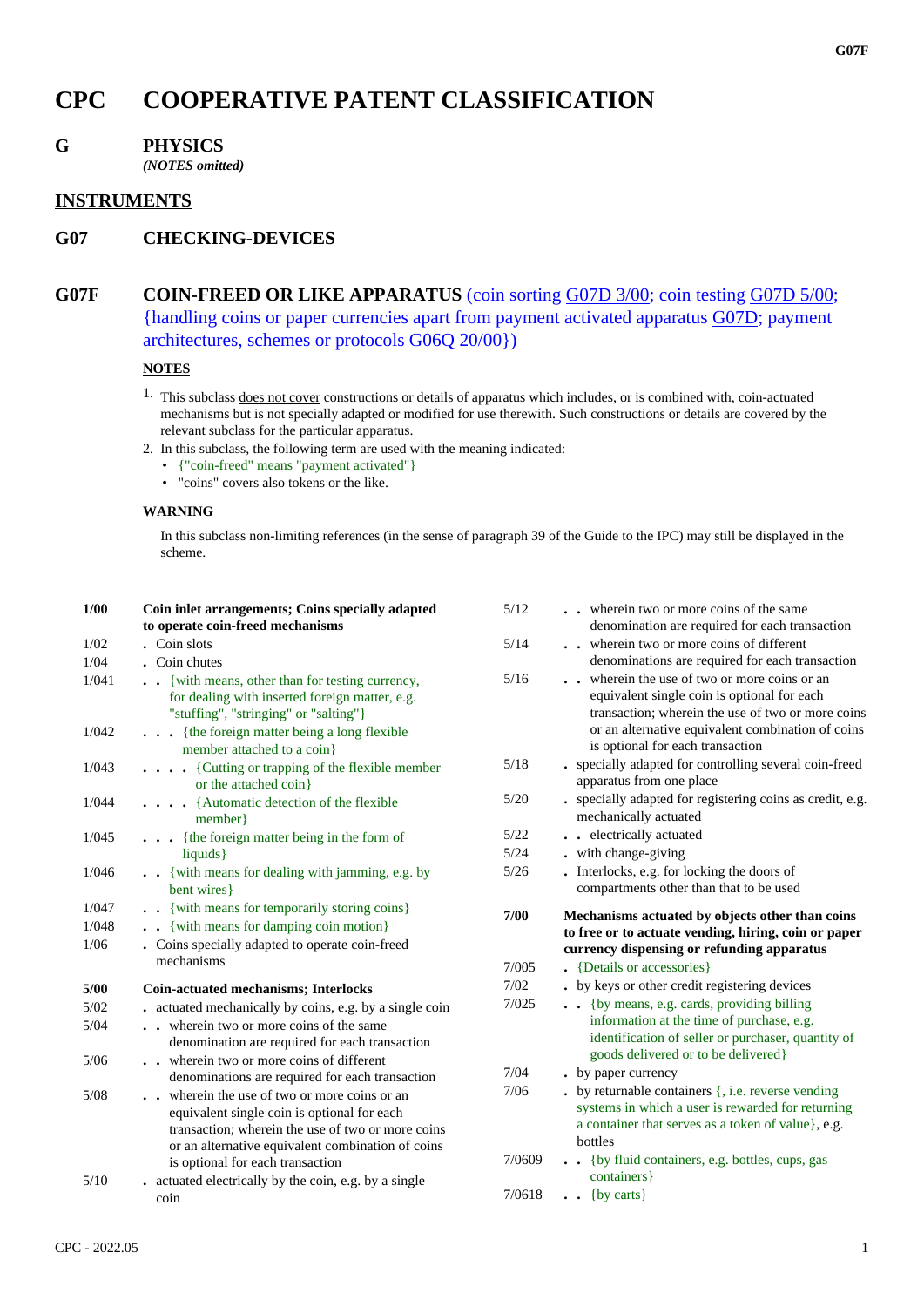| 7/0627 | . {in which the trolleys or carts are kept fixed or<br>linked onto a rail or barrier}                                                                                                                                                                                                         |
|--------|-----------------------------------------------------------------------------------------------------------------------------------------------------------------------------------------------------------------------------------------------------------------------------------------------|
| 7/0636 | {in which the trolleys or carts are kept in a<br>restricted zone such as a coral-like enclosure,                                                                                                                                                                                              |
| 7/0645 | or are passing a gate before use is possible}<br>{in which the trolleys or carts are kept in<br>a box or container designed to transport or<br>store a row of trolleys or carts as a whole}                                                                                                   |
| 7/0654 | {in which the lock functions according to a<br>"pinching of the token" principle, i.e. the token<br>is held between two members }                                                                                                                                                             |
| 7/0663 | {Constructional details of the housing of the<br>coin or token activated lock, or of mounting of<br>the coin-lock on the trolley or cart}                                                                                                                                                     |
| 7/0672 | {Special lock-activating tokens, serving as<br>replacement of a payment or of a coin}                                                                                                                                                                                                         |
| 7/0681 | {in which a card, pay-card or card-like object<br>is used as the special token required to get<br>permission or activate the lock to use the<br>trolley or cart}                                                                                                                              |
| 7/069  | {by box-like containers, e.g. videocassettes,<br>$\sim$<br>books}                                                                                                                                                                                                                             |
| 7/08   | . by coded identity card or credit card {or other<br>personal identification means (without personal<br>verification means G07F 7/02)}                                                                                                                                                        |
| 7/0806 | {Details of the card (record carriers per se<br>$\mathbf{A}^{\perp}$<br>G06K)                                                                                                                                                                                                                 |
| 7/0813 | {Specific details related to card security}<br>$\ddot{\phantom{0}}$                                                                                                                                                                                                                           |
| 7/082  | {Features insuring the integrity of the data on<br>$\ddot{\phantom{a}}$<br>or in the card}                                                                                                                                                                                                    |
| 7/0826 | {Embedded security module}<br>$\ddot{\phantom{0}}$                                                                                                                                                                                                                                            |
| 7/0833 | . {Card having specific functional components}                                                                                                                                                                                                                                                |
| 7/084  | {Additional components relating to data<br>$\ddot{\phantom{a}}$<br>transfer and storing, e.g. error detection, self-<br>diagnosis }                                                                                                                                                           |
| 7/0846 | {On-card display means}                                                                                                                                                                                                                                                                       |
| 7/0853 | {On-card keyboard means}<br>$\ddot{\phantom{0}}$                                                                                                                                                                                                                                              |
| 7/086  | {by passive credit-cards adapted therefor,<br>$\ddotsc$                                                                                                                                                                                                                                       |
|        | e.g. constructive particularities to avoid<br>counterfeiting, e.g. by inclusion of a physical or<br>chemical security-layer (for security documents<br>G07D 7/00; for the reading of record-carriers<br>in general G06K 7/00; for the design of coded<br>credit-cards G06K 19/10)}            |
| 7/0866 | {by active credit-cards adapted therefor                                                                                                                                                                                                                                                      |
|        | (G07F 7/1008 takes precedence) }                                                                                                                                                                                                                                                              |
|        | <b>NOTES</b>                                                                                                                                                                                                                                                                                  |
|        | 1. Attention is drawn to the note after group<br>G07F 7/1008.<br>2. The cards referred to in this group are<br>transferable like regular cash money. They<br>contain a monetary value represented by a<br>coded number in a protected memory, to be<br>loaded by cash payment or from account |
| 7/0873 | . . {Details of the card reader}                                                                                                                                                                                                                                                              |
| 7/088  | {the card reader being part of the point of<br>$\ddot{\phantom{0}}$<br>sale [POS] terminal or electronic cash register<br>[ECR] itself}                                                                                                                                                       |
| 7/0886 | {the card reader being portable for<br>interacting with a POS or ECR in realizing a<br>payment transaction}                                                                                                                                                                                   |
| 7/0893 | {the card reader reading the card in a<br>contactless manner}                                                                                                                                                                                                                                 |

|        | identification number [PIN] or biometric data}                          |
|--------|-------------------------------------------------------------------------|
| 7/1008 | {Active credit-cards provided with means                                |
|        | to personalise their use, e.g. with PIN-                                |
|        | introduction/comparison system}                                         |
|        | <b>NOTE</b>                                                             |
|        |                                                                         |
|        | In this group, the term "active credit card"                            |
|        | embraces any portable, self-contained                                   |
|        | device, provided with circuits enabling it                              |
|        | to exchange data with a partner in order to                             |
|        | conduct a transaction.                                                  |
| 7/1016 | {Devices or methods for securing the PIN                                |
|        | and other transaction-data, e.g. by encryption                          |
|        | (arrangements for secret communication, see                             |
|        | H04L 9/00                                                               |
| 7/1025 | . . {Identification of user by a PIN code}                              |
| 7/1033 | . {Details of the PIN pad}                                              |
| 7/1041 | . {PIN input keyboard gets new key                                      |
|        | allocation at each use}                                                 |
| 7/105  | • {Only a part of the PIN is required to be                             |
|        | input}                                                                  |
| 7/1058 | $\ldots$ {PIN is checked locally}                                       |
| 7/1066 | . {PIN data being compared to data on card}                             |
| 7/1075 | $\ldots$ [PIN is checked remotely]                                      |
|        |                                                                         |
| 7/1083 | $\ldots$ {Counting of PIN attempts}                                     |
| 7/1091 | {Use of an encrypted form of the PIN}                                   |
| 7/12   | . Card verification                                                     |
| 7/122  | . . {Online card verification}                                          |
| 7/125  | . {Offline card verification}                                           |
| 7/127  | . {in which both online and offline card                                |
|        | verification can take place}                                            |
| 9/00   | Details other than those peculiar to special kinds                      |
|        | or types of apparatus (coin inlet arrangements                          |
|        | G07F 1/00; coin-actuated mechanisms, interlocks                         |
|        | G07F 5/00)                                                              |
| 9/001  | • {Interfacing with vending machines using mobile or                    |
|        | wearable devices}                                                       |
| 9/002  | • {Vending machines being part of a centrally                           |
|        | controlled network of vending machines}                                 |
| 9/003  | - {displaying the inserted coins}                                       |
| 9/006  | • {Details of the software used for the vending                         |
|        | machines }                                                              |
| 9/009  | {User recognition or proximity detection}                               |
| 9/02   | Devices for alarm or indication, e.g. when                              |
|        | empty; Advertising arrangements in coin-freed                           |
|        | apparatus (alarms or warning devices indicating the                     |
|        | interruption of flow to be metered G07F 15/10)                          |
| 9/023  | {Arrangements for display, data presentation or<br>$\ddot{\phantom{0}}$ |
|        | advertising}                                                            |
| 9/0235 | {the arrangements being full-front                                      |
|        | touchscreens}                                                           |
| 9/026  | • {for alarm, monitoring and auditing in vending                        |
|        | machines or means for indication, e.g. when                             |
|        | $empty\}$                                                               |
| 9/04   | . Means for returning surplus or unused coins                           |
| 9/06   | . Coin boxes                                                            |
| 9/08   | Counting total of coins inserted                                        |
| 9/10   | Casings {or parts thereof}, e.g. with means for                         |
|        | heating or cooling                                                      |
|        |                                                                         |

7/10 **. .** together with a coded signal {, e.g. in the form of

personal identification information, like personal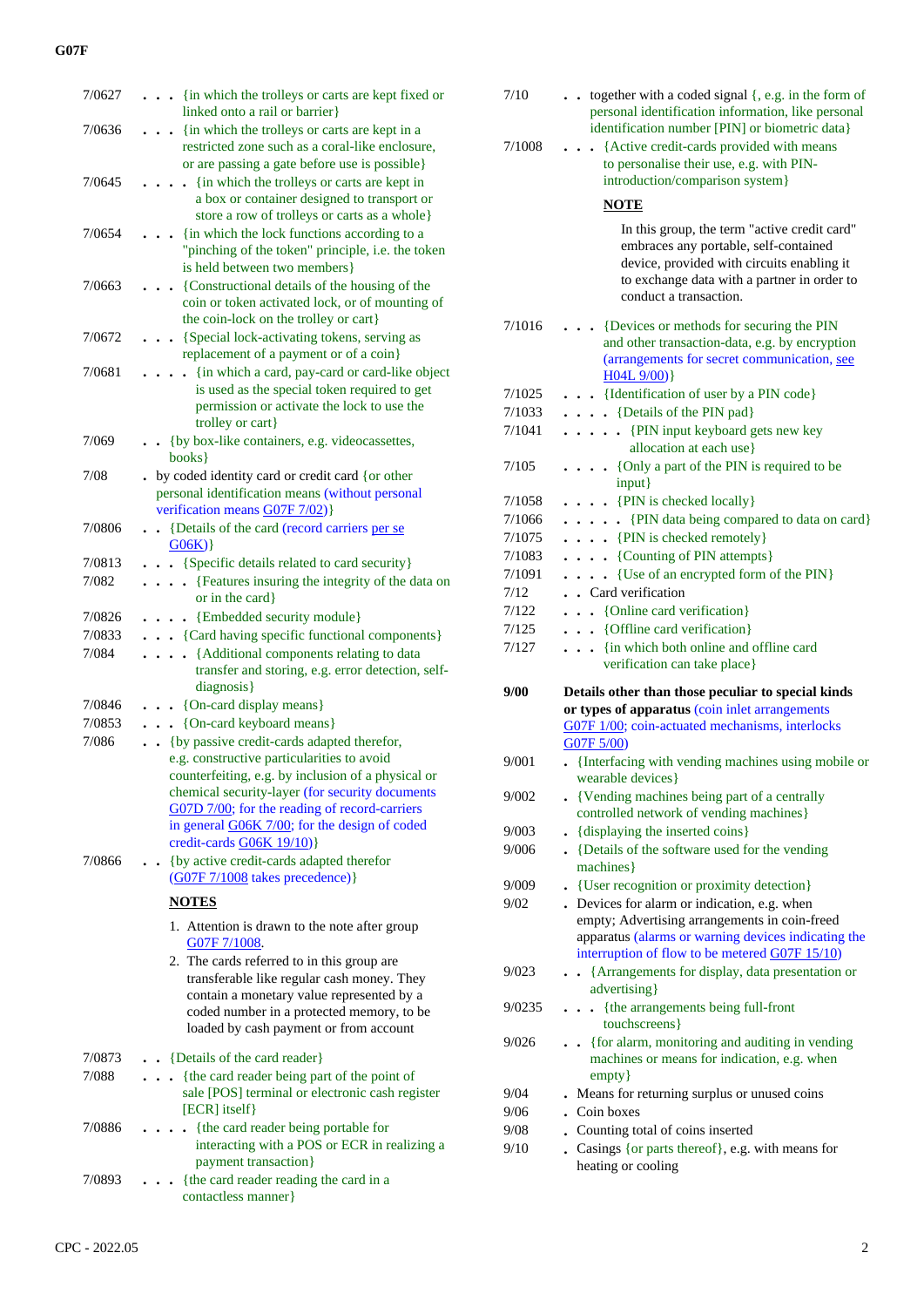| 9/105   | . Heating or cooling means, for temperature            | 11/54   | about vertical axes                    |
|---------|--------------------------------------------------------|---------|----------------------------------------|
|         | and humidity control, for the conditioning of          | 11/56   | $\cdots$ $\cdots$ the storage contain- |
|         | articles and their storage (dispensers for food        |         | rotating and mo                        |
|         | articles requiring a processing by temperature         | 11/58   | . . the articles being sup             |
|         | treatment or conditioning before they are ready        |         | or like conveyors                      |
|         | for dispensing $G07F 17/0064$ )                        | 11/60   | . . the storage container              |
|         |                                                        |         | rectilinearly movable                  |
| 11/00   | Coin-freed apparatus for dispensing, or the like,      | 11/62   | . in which the articles are            |
|         | discrete articles                                      |         | fixed receptacles                      |
| 11/004  | • {Restocking arrangements therefor}                   | 11/64   | . in which the articles are            |
| 11/005  | • {Special arrangements for insuring that only one     |         | from stationary support                |
|         | single article may be dispensed at a time}             | 11/66   | . in which the articles are            |
| 11/007  | • {wherein the storage and dispensing mechanism        |         | mass                                   |
|         | are configurable in relation to the physical or        | 11/68   | . in which the articles are            |
|         | geometrical properties of the articles to be stored or |         | or sheets                              |
|         | dispensed}                                             | 11/70   | . in which the articles are            |
| 11/02   | - from non-movable magazines                           |         | from components, blan                  |
| 11/04   | . . in which magazines the articles are stored one     | 11/72   | . Auxiliary equipment, e               |
|         | vertically above the other                             |         | opening bottles                        |
| 11/045  | {for sheet shaped or pliable articles}                 |         |                                        |
| 11/06   | . supported individually on pivotally-mounted          | 13/00   | Coin-freed apparatus fo                |
|         | flaps or shelves                                       |         | or fluids, semiliquids or              |
| 11/08   | . arranged in two columns in staggered                 |         | reservoirs                             |
|         | relationship                                           | 13/02   | . by volume                            |
| 11/10   | . two or more magazines having a common                | 13/025  | • · {wherein the volume                |
|         | delivery chute                                         |         | delivery }                             |
| 11/12   | . with means for automatically changing to             | 13/04   | . by weight                            |
|         | reserve stacks                                         | 13/06   | . with selective dispensin             |
| 11/14   | . with means for raising the stack of articles to      |         | materials or mixtures th               |
|         | permit delivery of the topmost                         | 13/065  | . . {for drink preparation             |
| 11/16   | . Delivery means                                       | 13/08   | . in the form of a spray               |
| 11/163  | . {characterised by blocking access to the             | 13/10   | . with associated dispens              |
|         | output bins}                                           |         | or other articles                      |
| 11/165  | . {using xyz-picker or multi-dimensional               |         |                                        |
|         | article picking arrangements}                          | 15/00   | Coin-freed apparatus wi                |
| 11/1653 | . {the picking arrangements being collecting           |         | dispensing of liquid, gas              |
|         | buckets}                                               | 15/001  | $\bullet$ {for gas}                    |
| 11/1657 | . {the picking arrangements using suction}             | 15/003  | $\bullet$ {for electricity}            |
| 11/18   | . Recessed drawers                                     | 15/005  | . {dispensed for the electrical        |
| 11/20   | . Pushers actuated directly by hand                    |         | (electrical charging a                 |
| 11/22   | . Pushers actuated indirectly by hand, e.g.            | 15/006  | . {dispensed for the election          |
|         | through cranks or levers                               |         | devices than vehicles                  |
| 11/24   | . Rotary or oscillatory members                        | 15/008  | . . {Rewarding for prov                |
|         | . Endless bands                                        |         | to the network}                        |
| 11/26   |                                                        | 15/02   | . in which the quantity m              |
| 11/28   | . . in which the magazines are inclined                |         | hand after insertion of a              |
| 11/30   | . two or more magazines having independent             | 15/04   | . in which the quantity m              |
|         | delivery                                               |         | automatically by the in:               |
| 11/32   | . two or magazines having a common delivery            | 15/06   | - with means for prepayi               |
|         | chute                                                  |         | meters                                 |
| 11/34   | . . in which the magazines are of zig-zag form         | 15/08   | . with means for varying               |
| 11/36   | . . in which the magazines are of helical or spiral    |         | price                                  |
|         | form                                                   | 15/10   | . with alarm or warning                |
| 11/38   | . . in which the magazines are horizontal              |         | interrupting of the supp               |
| 11/40   | . the articles being delivered by hand-operated        | 15/12   | . in which metering is on              |
|         | means                                                  |         |                                        |
| 11/42   | . the articles being delivered by motor-driven         | 17/00   | Coin-freed apparatus fo                |
|         | means                                                  |         | freed facilities or service            |
| 11/44   | . . in which magazines the articles are stored in bulk | 17/0007 | • {for clockworks, e.g. al             |
| 11/46   | - from movable storage containers or supports          | 17/0014 | • {for vending, access an              |
| 11/48   | . . the storage containers or supports, e.g. magazine, |         | not covered anywhere e                 |
|         | being pivotally mounted                                |         | controlled dispensing o                |
| 11/50   | . . the storage containers or supports being rotatably |         | G07F15/00)                             |
|         | mounted                                                | 17/0021 | . . {Access to services of             |
| 11/52   | about horizontal axes                                  |         |                                        |
|         |                                                        |         |                                        |

| 11/54           | . about vertical axes                                                                                                                                                       |
|-----------------|-----------------------------------------------------------------------------------------------------------------------------------------------------------------------------|
| 11/56           | . the storage containers or supports both                                                                                                                                   |
| 11/58           | rotating and moving axially<br>the articles being supported on or by endless belts                                                                                          |
| 11/60           | or like conveyors<br>the storage containers or supports being<br>rectilinearly movable                                                                                      |
| 11/62           | . in which the articles are stored in compartments in<br>fixed receptacles                                                                                                  |
| 11/64           | . in which the articles are individually suspended<br>from stationary supports                                                                                              |
| 11/66           | . in which the articles are dispensed by cutting from a<br>mass                                                                                                             |
| 11/68           | . in which the articles are torn or severed from strips<br>or sheets                                                                                                        |
| 11/70           | . in which the articles are formed in the apparatus<br>from components, blanks, or material constituents                                                                    |
| 11/72           | . Auxiliary equipment, e.g. for lighting cigars,<br>opening bottles                                                                                                         |
| <b>13/00</b>    | Coin-freed apparatus for controlling dispensing<br>or fluids, semiliquids or granular material from<br>reservoirs                                                           |
| 13/02           |                                                                                                                                                                             |
|                 | . by volume                                                                                                                                                                 |
| 13/025<br>13/04 | • {wherein the volume is determined during<br>delivery }                                                                                                                    |
|                 | . by weight                                                                                                                                                                 |
| 13/06           | . with selective dispensing of different fluids or<br>materials or mixtures thereof                                                                                         |
| 13/065          | . { for drink preparation}                                                                                                                                                  |
| 13/08           | . in the form of a spray                                                                                                                                                    |
| 13/10           | . with associated dispensing of containers, e.g. cups<br>or other articles                                                                                                  |
| 15/00           | Coin-freed apparatus with meter-controlled<br>dispensing of liquid, gas or electricity                                                                                      |
| 15/001          | $\bullet$ {for gas}                                                                                                                                                         |
| 15/003          | • {for electricity}                                                                                                                                                         |
| 15/005          | {dispensed for the electrical charging of vehicles<br>$\sim$<br>(electrical charging as such, <b>B60L 50/00</b> )}                                                          |
| 15/006          | . {dispensed for the electrical charging of other<br>devices than vehicles}                                                                                                 |
| 15/008          | • {Rewarding for providing delivery of electricity<br>to the network }                                                                                                      |
| 15/02           | . in which the quantity mechanism is set forward by<br>hand after insertion of a coin                                                                                       |
| 15/04           | . in which the quantity mechanism is set forward<br>automatically by the insertion of a coin                                                                                |
| 15/06           | . with means for prepaying basic charges, e.g. rent for<br>meters                                                                                                           |
| 15/08           | . with means for varying the tariff or changing the<br>price                                                                                                                |
| 15/10<br>15/12  | . with alarm or warning devices, e.g. indicating the<br>interrupting of the supply<br>. in which metering is on a time basis                                                |
|                 |                                                                                                                                                                             |
| 17/00           | Coin-freed apparatus for hiring articles; Coin-<br>freed facilities or services                                                                                             |
| 17/0007         | {for clockworks, e.g. alarm clocks, saving clocks}                                                                                                                          |
| 17/0014         | • {for vending, access and use of specific services<br>not covered anywhere else in G07F 17/00 (meter-<br>controlled dispensing of liquid, gas or electricity<br>G07F15/00) |
| 17/0021         | {Access to services on a time-basis}                                                                                                                                        |
|                 |                                                                                                                                                                             |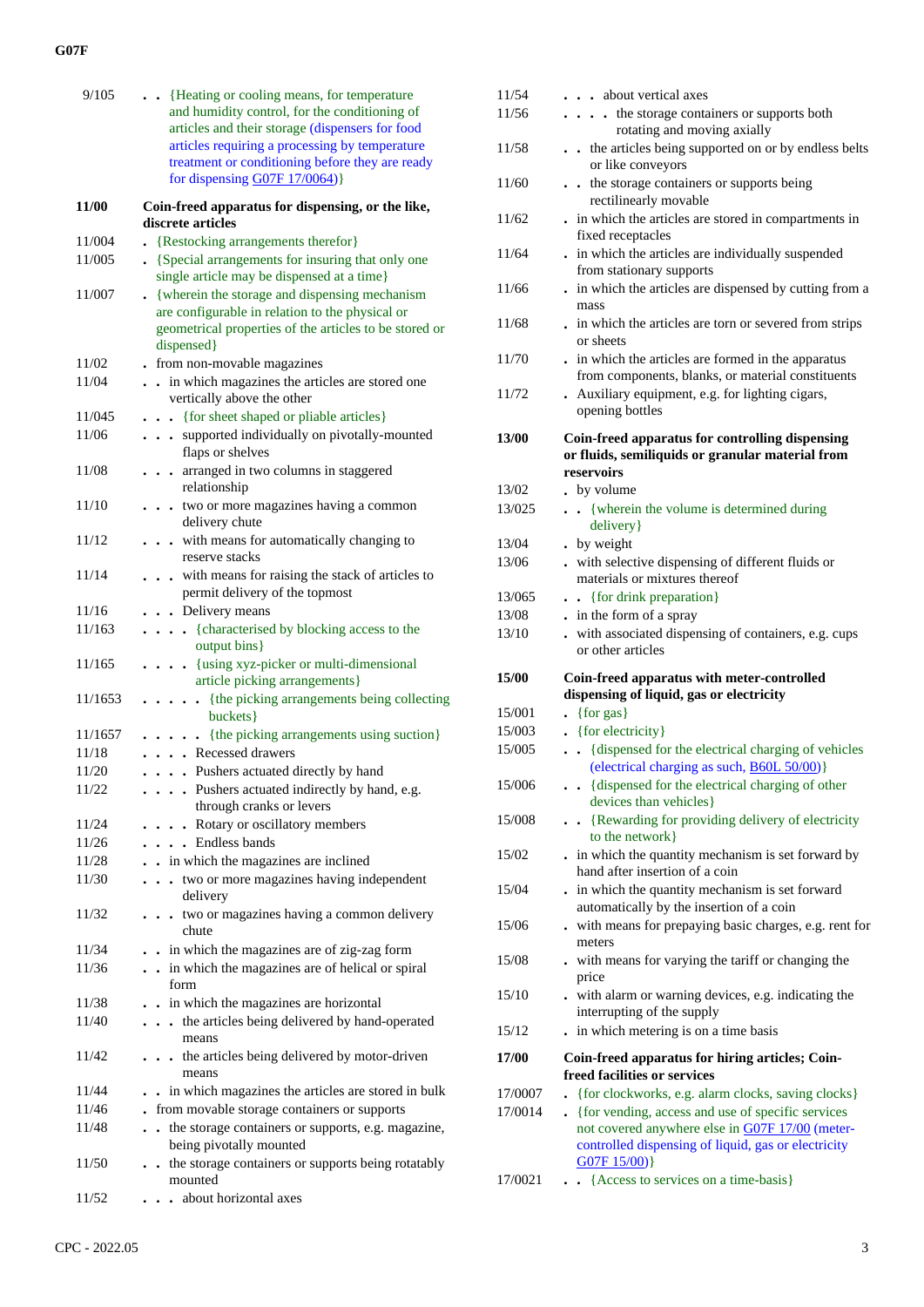| 17/0028 | . {Use of a wired telephone or public                                    |
|---------|--------------------------------------------------------------------------|
|         | communication device (charging and metering                              |
|         | the use of the telecommunication network                                 |
|         | H04M17/02)                                                               |
| 17/0035 | . . {Participation in a loyalty or discount scheme                       |
|         | (data processing for shopping and discounts                              |
|         | G06Q 30/00)                                                              |
| 17/0042 | . {for hiring of objects}                                                |
| 17/005  | {for the hiring of content carriers, e.g. of DVDs                        |
|         | or CDs (reverse vending for box-like objects such                        |
|         | as videocassettes $G07F7/069$                                            |
| 17/0057 | {for the hiring or rent of vehicles, e.g. cars,                          |
|         | bicycles or wheelchairs (car rental G07B 15/00)}                         |
| 17/0064 | . {for processing of food articles (cooking vessels                      |
|         | $A47J 37/00$ }                                                           |
| 17/0071 | {Food articles which need to be processed for                            |
|         | dispensing in a cold condition, e.g. ice and ice                         |
|         | $cream$ }                                                                |
| 17/0078 | {Food articles which need to be processed for                            |
|         | dispensing in a hot or cooked condition, e.g.                            |
|         | popcorn, nuts}                                                           |
| 17/0085 | {Food articles which for processing need<br>$\mathbf{r}$                 |
|         | cooking in a liquid, e.g. oil, water}                                    |
| 17/0092 | • {for assembling and dispensing of pharmaceutical                       |
|         | articles (medical dispensers for private use,                            |
|         | A61J7/00)                                                                |
| 17/02   | . for optical devices, e.g. telescopes                                   |
| 17/04   | - for anthropometrical measurements, such as weight,<br>height, strength |
| 17/045  |                                                                          |
|         | {for weighing persons (weighing apparatus in<br>general G07F 17/263)}    |
| 17/06   | - for inflating-pumps                                                    |
| 17/08   | . for seats or footstools                                                |
| 17/10   | . for means for safe-keeping of property, left                           |
|         | temporarily, e.g. by fastening the property                              |
| 17/105  | {for money boxes (for saving clocks<br>$\ddot{\phantom{0}}$              |
|         | G07F17/0007)                                                             |
| 17/12   | comprising lockable containers, e.g. for accepting                       |
|         | clothes to be cleaned                                                    |
| 17/13   | • {the containers being a postal pick-up locker}                         |
| 17/14   | . for fastenings for doors (of containers for safe                       |
|         | keeping G07F 17/12); for turnstiles                                      |
| 17/145  | {for revolving doors or turnstiles}                                      |
| 17/16   | . for devices exhibiting advertisements,                                 |
|         | announcements, pictures or the like                                      |
| 17/163  | {for film projection apparatus}<br>$\ddot{\phantom{0}}$                  |
| 17/166  | . . {for calendars}                                                      |
| 17/18   | for washing or drying persons<br>$\ddot{\phantom{0}}$                    |
| 17/20   | for washing or drying articles, e.g. clothes, motor                      |
|         | cars                                                                     |
| 17/22   | for cleaning and polishing boots or shoes                                |
| 17/24   | for parking meters                                                       |
| 17/242  | {provided with token dispensing devices}                                 |
| 17/244  | {provided with means for retaining a vehicle}                            |
| 17/246  | {provided with vehicle proximity-detectors<br>$\ddot{\phantom{0}}$       |
|         | (detecting hidden masses, e.g. metal detectors,                          |
|         | G01V, e.g. G01V 3/00; proximity switches per se                          |
|         | H03K 17/00; traffic control systems G08G 1/00)}                          |
| 17/248  | {Housing construction (casings for coin-freed<br>$\ddot{\phantom{0}}$    |
|         | apparatus G07F 9/10)}                                                    |
| 17/26   | . for printing, stamping, franking, typing or                            |
|         | teleprinting apparatus (ticket printing or the like                      |
|         | apparatus G07F 17/42)                                                    |

| 17/263  | . {for weighing devices (for personal weighing<br>apparatus $G07F 17/045$                                           |
|---------|---------------------------------------------------------------------------------------------------------------------|
| 17/266  | {for the use of a photocopier or printing device<br>$\bullet$<br>(photocopiers H04N 1/00)}                          |
| 17/28   | for radio apparatus                                                                                                 |
| 17/30   | . for musical instruments                                                                                           |
| 17/305  | {for record players}                                                                                                |
| 17/32   | for games, toys, sports, or amusements                                                                              |
| 17/3202 | • {Hardware aspects of a gaming system, e.g.                                                                        |
|         | components, construction, architecture thereof}                                                                     |
| 17/3204 | . . {Player-machine interfaces}                                                                                     |
|         |                                                                                                                     |
| 17/3206 | {Player sensing means, e.g. presence<br>$\ddotsc$<br>detection, biometrics}                                         |
| 17/3209 | . {Input means, e.g. buttons, touch screen}                                                                         |
| 17/3211 | $\cdots$ (Display means)                                                                                            |
| 17/3213 | {Details of moving display elements, e.g.<br>.<br>spinning reels, tumbling members}                                 |
| 17/3216 | {Construction aspects of a gaming system, e.g.                                                                      |
|         | housing, seats, ergonomic aspects}                                                                                  |
| 17/3218 | . { wherein at least part of the system is<br>portable}                                                             |
| 17/322  | • {Casino tables, e.g. tables having integrated                                                                     |
|         | screens, chip detection means}                                                                                      |
| 17/3223 | {Architectural aspects of a gaming system, e.g.<br>internal configuration, master/slave, wireless<br>communication} |
| 17/3225 | . . {Data transfer within a gaming system, e.g. data                                                                |
|         | sent between gaming machines and users}                                                                             |
| 17/3227 | . {Configuring a gaming machine, e.g.<br>downloading personal settings, selecting                                   |
|         | working parameters}                                                                                                 |
| 17/323  | {wherein the player is informed, e.g.                                                                               |
|         | advertisements, odds, instructions}                                                                                 |
| 17/3232 | • {wherein the operator is informed}                                                                                |
| 17/3234 | {about the performance of a gaming system,                                                                          |
|         | e.g. revenue, diagnosis of the gaming<br>system}                                                                    |
| 17/3237 | {about the players, e.g. profiling, responsible                                                                     |
|         | gaming, strategy/behavior of players,                                                                               |
|         | location of players }                                                                                               |
| 17/3239 | {Tracking of individual players}                                                                                    |
| 17/3241 | • {Security aspects of a gaming system, e.g.                                                                        |
|         | detecting cheating, device integrity, surveillance                                                                  |
|         | (computer security G06F 21/00)}                                                                                     |
| 17/3244 | . {Payment aspects of a gaming system, e.g.                                                                         |
|         | payment schemes, setting payout ratio, bonus or                                                                     |
|         | consolation prizes}                                                                                                 |
| 17/3246 | {involving coins and/or banknotes}                                                                                  |
| 17/3248 | {involving non-monetary media of fixed value,<br>. .<br>e.g. casino chips of fixed value}                           |
| 17/3251 | {involving media of variable value, e.g.                                                                            |
|         | programmable cards, programmable tokens}                                                                            |
| 17/3253 | {involving articles, e.g. paying in bottles,<br>paying out toys}                                                    |
| 17/3255 | {Incentive, loyalty and/or promotion schemes,                                                                       |
|         | e.g. comps, gaming associated with a purchase,                                                                      |
|         | gaming funded by advertisements}                                                                                    |
| 17/3258 | {Cumulative reward schemes, e.g. jackpots}                                                                          |
| 17/326  | • {Game play aspects of gaming systems}                                                                             |
| 17/3262 | {Player actions which determine the course                                                                          |
|         | of the game, e.g. selecting a prize to be won,                                                                      |
|         | outcome to be achieved, game to be played}                                                                          |